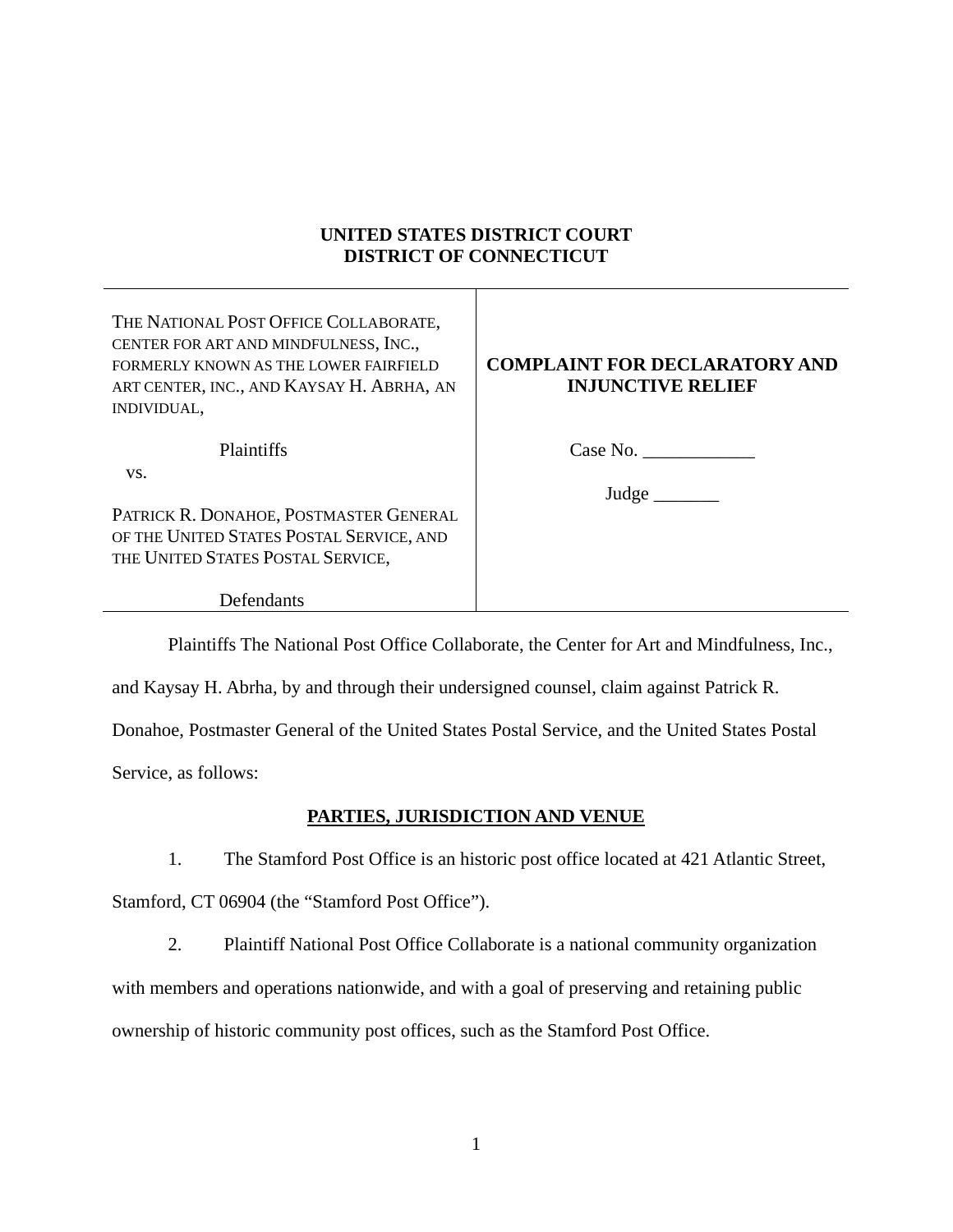3. Plaintiff Center for Art and Mindfulness, Inc. formerly known as the Lower Fairfield Art Center, Inc., is a nonprofit entity and was the high bidder in an auction in 2012 to purchase the Stamford Post Office with the intent of preserving the Stamford Post Office and its architecture and art for the benefit of the residents and taxpayers of Stamford, Connecticut.

4. Plaintiff Kaysay H. Abrha is an individual served by the Stamford Post Office, previous possessor of Post Office Box 1034 at the Stamford Post Office, and is a resident of Stamford, Connecticut.

5. The Defendant Patrick R. Donahoe is the Postmaster General and Chief Executive Officer of the United States Postal Service, an instrumentality of the U.S. Federal Government.

6. Defendant the United States Postal Service ("USPS" or "Postal Service") is "an independent establishment of the executive branch of the Government of the United States," with the power to "be sued in its official name." 39 USC §§ 201 and 401(1).

7. This Honorable Court has jurisdiction pursuant to 39 USC § 403(c) (general duty of USPS to not show undue preference or unreasonable discrimination), 39 USC § 409, and 28 USC § 1331 (questions of federal law, including the National Environmental Policy Act, 42 USC §4321, et seq., and National Historic Preservation Act, 16 USC §470), § 1361 (mandamus), § 1367 (commerce), § 2201 (declaratory judgments).

8. Venue is proper in this Court under 28 U.S.C. §1391, as the federal property and circumstances at issue in this case are located in the County of Fairfax in the State of Connecticut.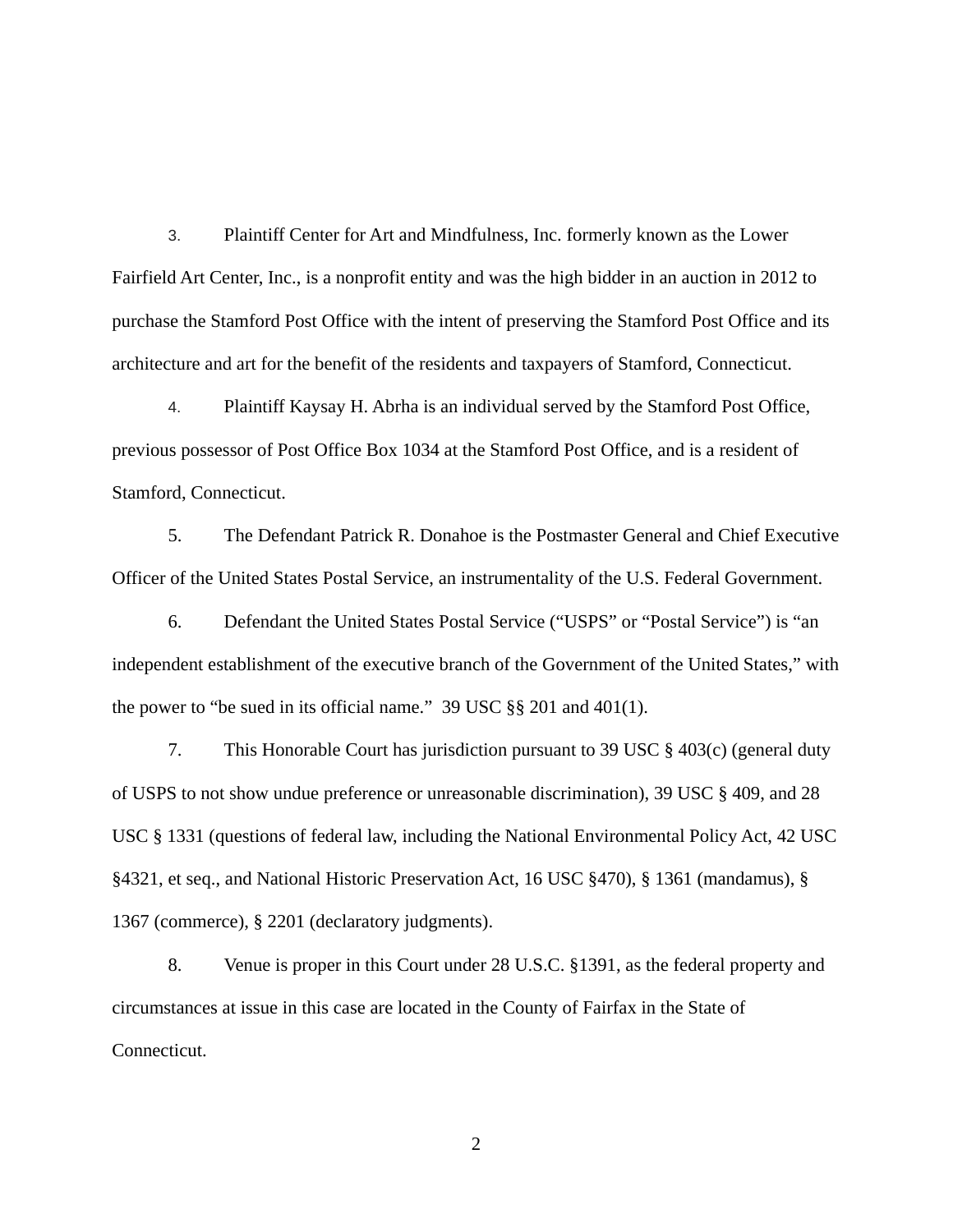9. The Plaintiffs have standing to bring this action as interested parties and members of the local community who will be adversely affected by the Defendants' actions. Plaintiffs also have standing via the doctrine of associational standing because they represent members of the local community who will be adversely affected by the Defendants' actions.

#### **GENERAL ALLEGATIONS**

10. In June 2012, the National Trust for Historic Preservation listed America's Historic Post Office Buildings on its annual list of America's 11 Most Endangered Places.

11. The Stamford Post Office is an historic post office listed on the National Register of Historic Places and subject to the National Environmental Policy Act ("NEPA") and the National Historic Preservation Act ("NHPA").

12. The Stamford Post Office is federal property, currently owned by the United States Postal Service.

13. The New Deal art in the Stamford Post Office was commissioned for its artistic quality under the Treasury Relief Art Project (1935-38). This art includes interior bronze work by Tiffany & Co. of New York.

14. The Stamford Post Office building is art itself, built in 1916 and widely recognized as a stunning example of American- Italianate style of architecture popular in the first decades of the  $20<sup>th</sup>$  Century, one hundred years ago.

15. The art and architecture of the historic post offices was collectively transferred to the USPS when it was created in 1971 (prior to the Postal Reorganization Act of 1970, mail delivery was handled by the Post Office Department, a cabinet level department.)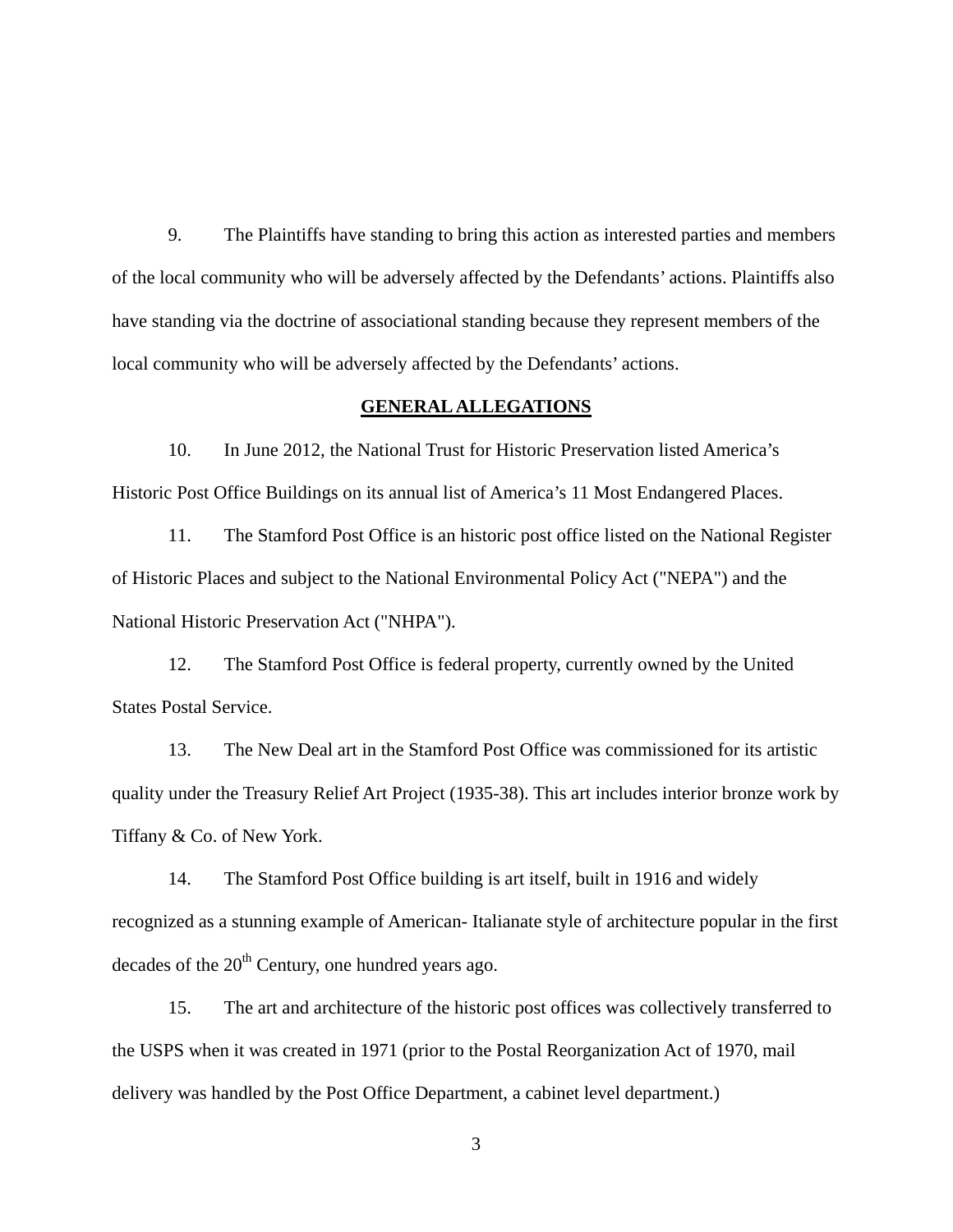16. The building and art have been held by the USPS in trust for the public, and subject to a public trust interest.

17. On Wednesday, September 18, 2013 the USPS notified local residents that the Stamford Post Office would be closed on two days' notice, on Friday, September 20, 2013. Calls to the USPS revealed that the historic building would be sold on Wednesday, September 25, 2013.

18. There is no other USPS location which has been identified to replace the Stamford Post Office, therefore this is a post office closing and not a post office relocation.

19. Kaysay H. Abrha received no advance warning about the closing of the Stamford Post Office. When Mr. Abrha went to retrieve his mail from his post office box on Friday, September 20, 2013 he learned for the first time the Stamford Post Office was closing.

20. This sudden and unexpected action follows long discussions concerning the closure of the Stamford Post Office. As early as 2010 the Stamford Post Office as listed by the USPS for sale.

21. Cushman & Wakefield was hired by the USPS to conduct an auction in 2012. Plaintiff Center for Art and Mindfulness, Inc. fka Lower Fairfield Art Center, Inc., ("Art Center") submitted a bid for \$5.5 million and was the high bidder.

22. Cappelli Enterprises also submitted a bid for \$3 million dollars. There were no other bidders.

23. Both the Art Center bid and the Cappelli Enterprises bid were contingent on obtaining financing. Eventually the USPS accepted the \$2 million lower Cappelli Enterprises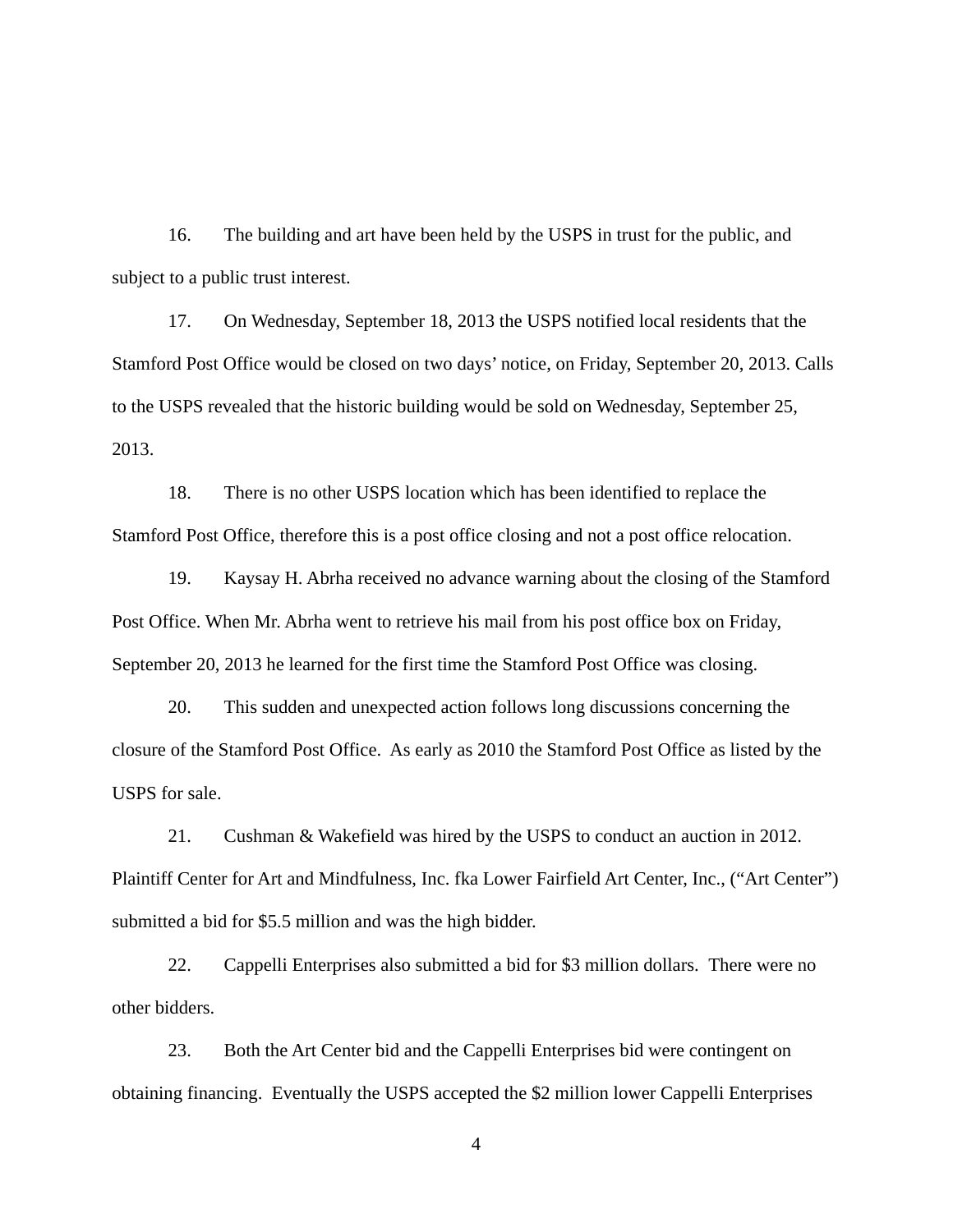bid and it is believed that the buyer at the sale currently scheduled for September 25, 2013 is Cappelli Enterprises.

24. Upon information and belief, Cappelli Enterprises intends to demolish part or all of the Stamford Post Office and build high-rise luxury apartments.

25. This action constitutes a "major federal action" under section 102(2)(C),of the National Environmental Policy Act ("NEPA").

26. This action is an "undertaking" that constitutes a "change of the character of the property's use…that contribute[s] to its historic significance" under section 106 of National Historic Preservation Act (NHPA").

27. On September 23, 2013, Jill Korte, a member of the Plaintiff National Post Office Collaborate, requested all USPS documentation relating to compliance with NEPA and NHPA requirements under the Freedom of Information Act. As of September 24, 2013, the USPS has provided no documents in response to this request.

28. As of September 24, 2013, the USPS had not initiated or completed a section 106 consultation process.

29. As of September 24, 2013, the USPS had not submitted an Environmental Assessment ("EA") or an Environmental Impact Statement ("EIS") to the Environmental Protection Agency.

30. The USPS is required by NEPA and the USPS' own regulations to prepare an EA or an EIS.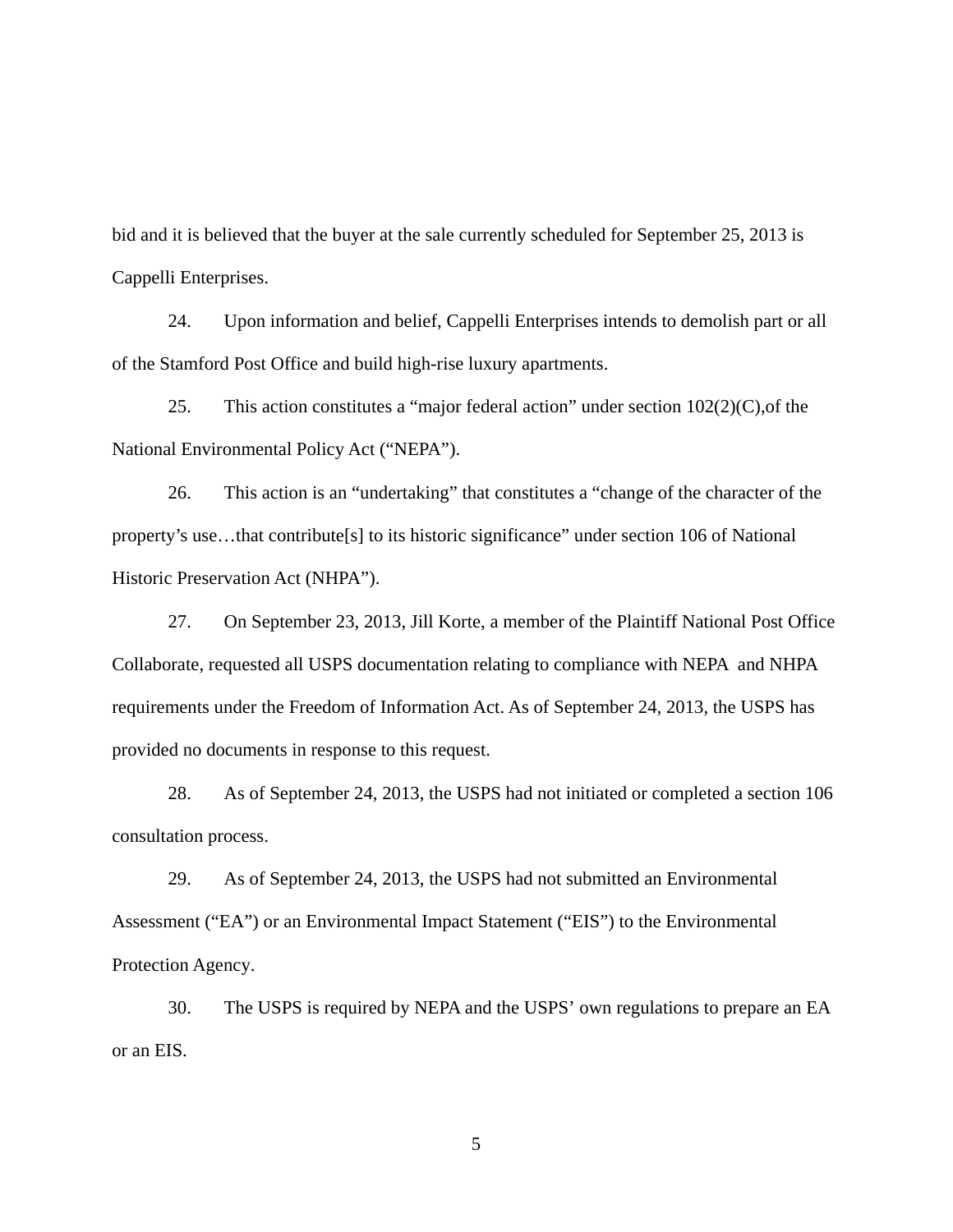31. The USPS is required by Section 106 of the NHPA and by its own regulations to follow the Section 106 process and initiate Section 106 consultation.

### **RELEVANT STATUTES AND REGULATIONS**  *National Historic Preservation Act*

32. The National Historic Preservation Act requires that federal agencies take into account the effect of any undertaking licensed or approved by the federal government on any site or object that is included or is eligible for inclusion in the National Register. 16 U.S.C. § 470.

33. According to the definitional section of NHPA, "undertaking" is defined as "a project, activity, or program funded in whole or in part under the direct or indirect jurisdiction of a Federal agency…" 16 U.S.C. § 470w(7).

### *National Environmental Protection Act*

34. NEPA requires federal agencies, including the USPS, to take a hard look at the consequences of all proposed "major Federal actions significantly affecting the quality of the human environment." 42 U.S.C.S. §4332(2)(C).

35. The Council on Environmental Quality ("CEQ") established regulations to implement NEPA, which are contained in 40 C.F.R. Parts 1500-1508.

36. Federal agencies are required to adopt procedures to implement the regulations in their programs. 40 CFR §1500.2.

37. The NEPA procedures of the USPS are located in 39 C.F.R. §775.

38. When considering proposed actions, the Postal Service has a stated policy to "[e]mphasize environmental issues and alternatives," and particularly where a decision affects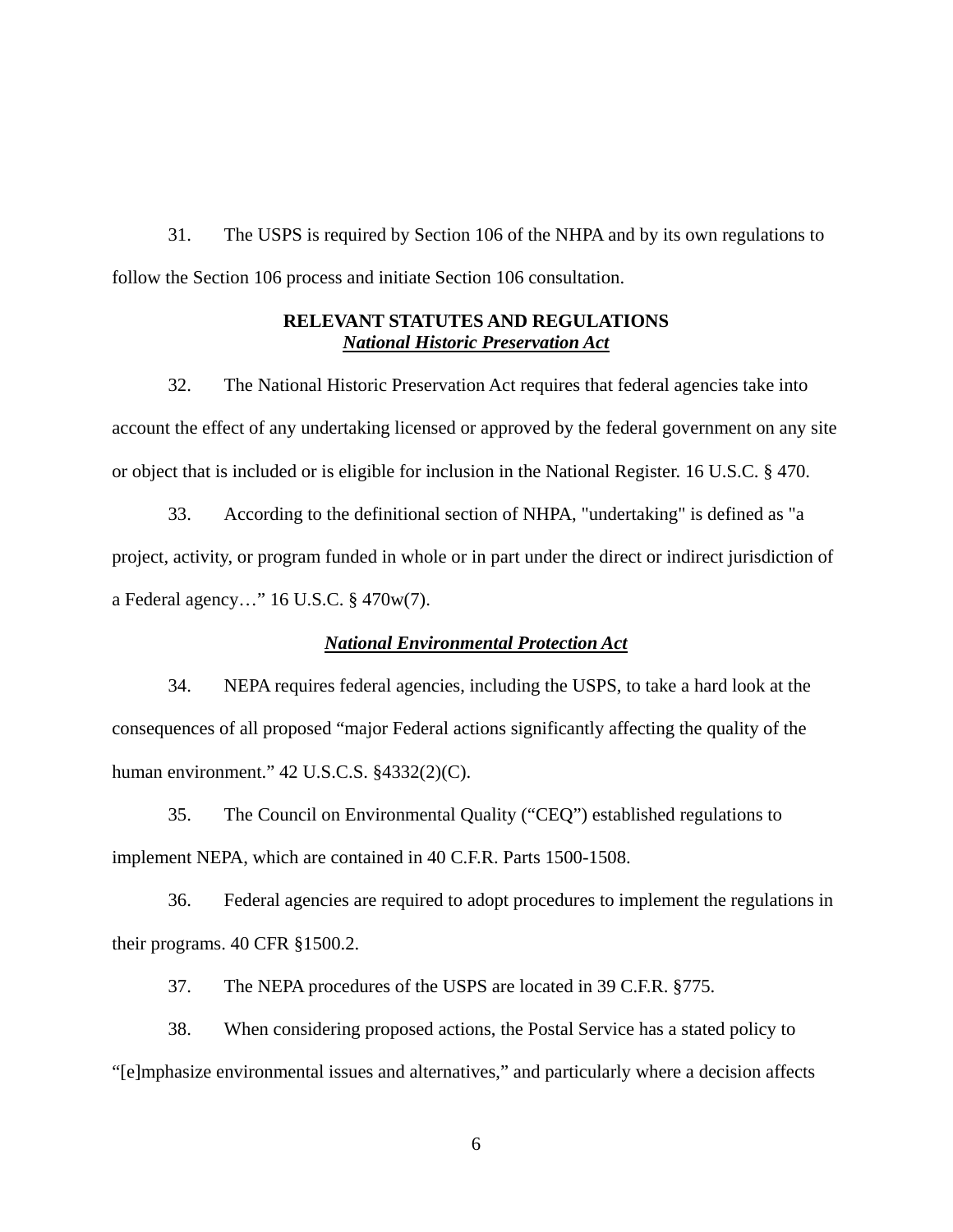"the quality of the human environment," to "[e]ncourage and facilitate public involvement" in those decisions. 39 CFR  $\S 775.2$  (c) and (d).

39. The Postal Service's regulations are clear that the potential environmental issues for a proposed action be properly considered with "[e]arly planning and coordination among postal functional groups," and early planning entails cooperation during the "early concept stages of a program or project." 39 CFR 775.7.

### *Categorical Exclusions*

40. The NEPA regulations allow an agency to adopt criteria for classes of action "[w]hich normally do not require either an environmental impact statement or an environmental assessment," known as Categorical Exclusions. 40 C.F.R. §1507.3(b)(2)(ii).

41. Categorical Exclusions are defined as a "group of actions that would have no significant individual or cumulative effect on the quality of the human environment and, for which in the absence of extraordinary circumstances, neither an environmental assessment nor an environmental impact statement is required." 40 C.F.R. § 1508.4.

42. The USPS regulations provide for Categorical Exclusions under several circumstances, including the closure (39 CFR 775.6 (b)(15)) and disposal (39 CFR 775.6 (e)(4)) of a USPS facility.

43. Under "extraordinary circumstances" where an excluded action is connected with "other proposed actions with potentially significant impacts," then the proposed closure and disposal of a post office facility can no longer be categorically excluded. 39 CFR 775.6 (a).

### *Environmental Assessments*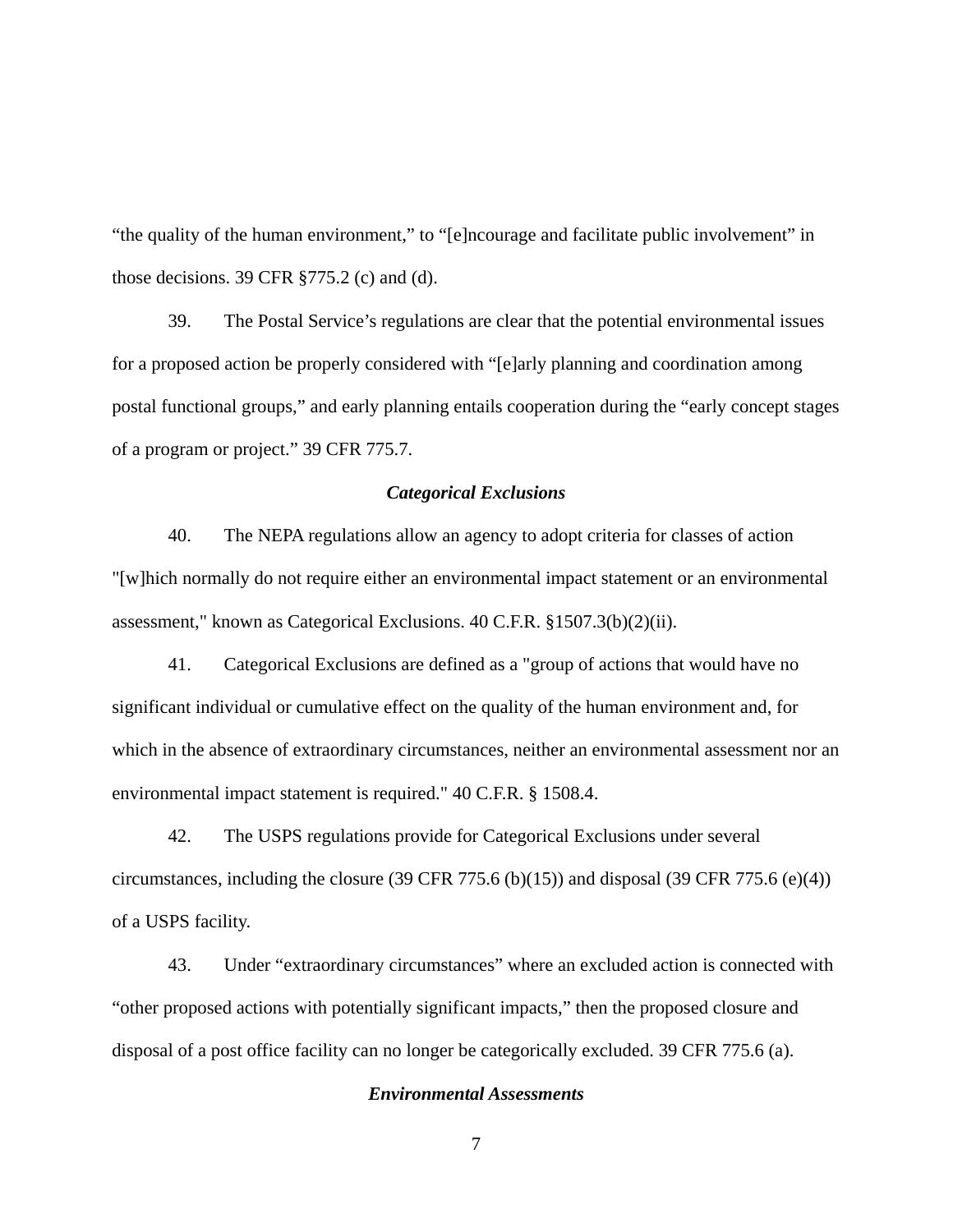44. The NEPA regulations allow an agency to prepare an Environmental Assessment ("EA") to determine whether an EIS is required. 40 C.F.R. §1501.4(a)-(b).

45. The EA is a "concise public document" that "[b]riefly provide[s] sufficient evidence and analysis for determining whether to prepare an [EIS]." 40 C.F.R. §1508.9(a).

46. The Postal Service's policy is to prepare an Environmental Assessment for the disposal of real property where there will be a "known change in use to a greater environmental intensity." 39 CFR 775.5 (b)(10).

47. The intent to sell the property for large urban development is clearly a "known change in use to a greater environmental intensity."

48. At a minimum, replacing the current historic structure with a multi-story, high rise luxury condominium building or other similar structure will create greater levels of pollution and will change the skyline, pose a safety and environmental threat from increased truck and vehicular traffic.

#### *Environmental Impact Statement*

49. The Postal Service has a stated policy to prepare an EIS whenever a proposed action is "significant" either in context or intensity. 39 CFR 775.6 (a), citing 40 CFR 1508.27. Both forms of significance exist here.

50. Closing historic post offices is contextually significant (40 CFR 1508.27 (a)) on a local as well as national level, and the effects are potentially permanent, particularly where the Postal Service does not intend to preserve the historic post office.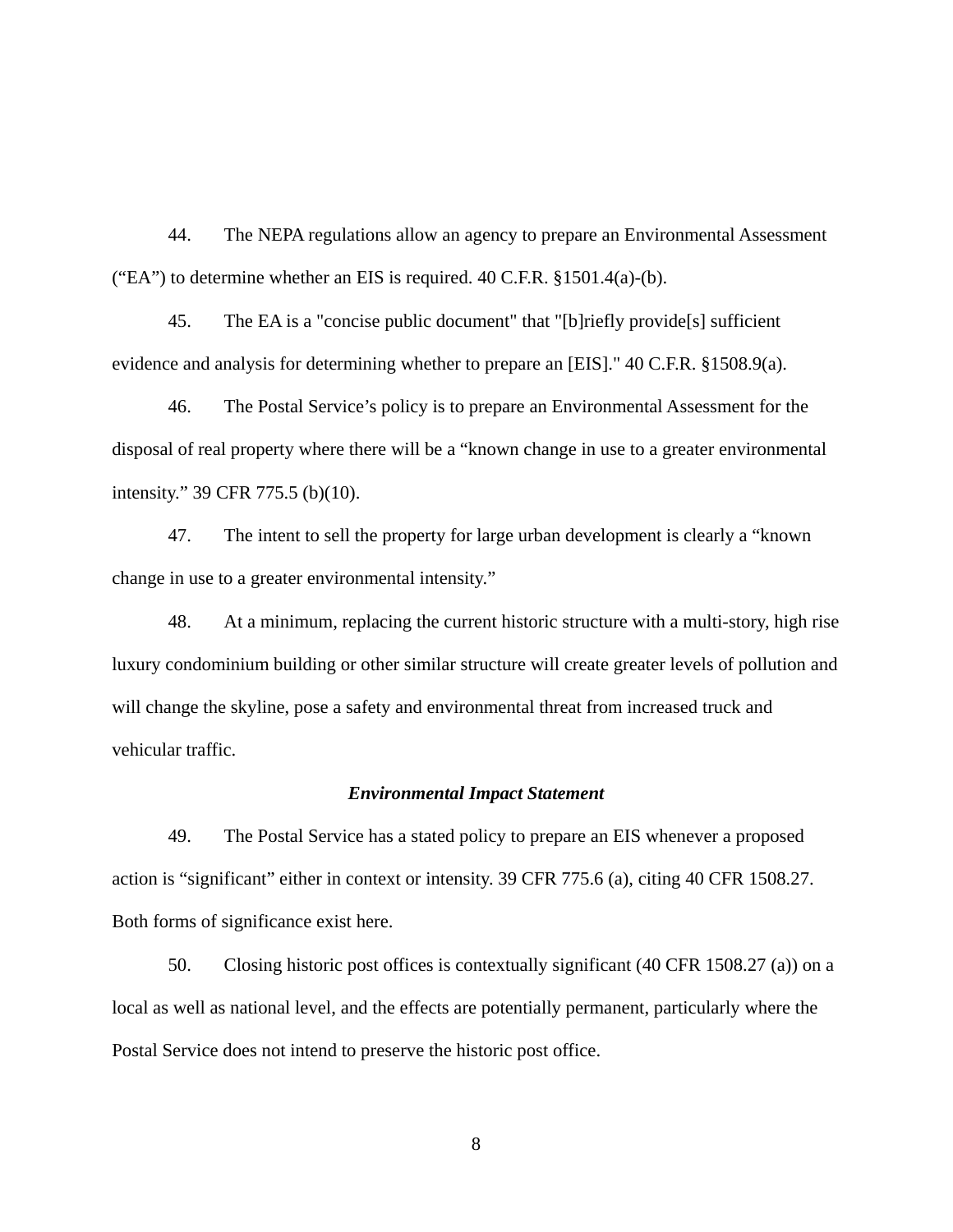*51.* Additionally, the effects of the proposed closure and disposal of the Stamford Post Office has greater potential intensity, including a *cumulatively* significant impact because multiple other historic post offices are being closed and sold by the USPS throughout the nation; this post office is listed in the *National Register of Historic Places*; and the closure and disposal of the Stamford Post Office *"may cause loss or destruction of significant…cultural, or historical resources."* 40 CFR §1508.27 (b).

52. Under the NEPA regulations, an EIS must be prepared for intensely significant action even if the beneficial effects outweigh the adverse effects, and "[s]ignificance cannot be avoided by terming an action temporary or by breaking it down into small component parts." 40 CFR §1508.27 (b)(1) and (7).

53. NEPA's implementing regulations require that an EIS discuss, analyze and evaluate the direct and indirect environmental effects of the alternatives, including the proposed action, as well as means to mitigate adverse environmental consequences (if not included in the alternatives). 40 C.F.R. §§ 1506.16(a), (b), (h).

54. The NEPA regulations require the USPS to "[r]igorously explore and objectively evaluate all reasonable alternatives." 40 CFR §1502.14.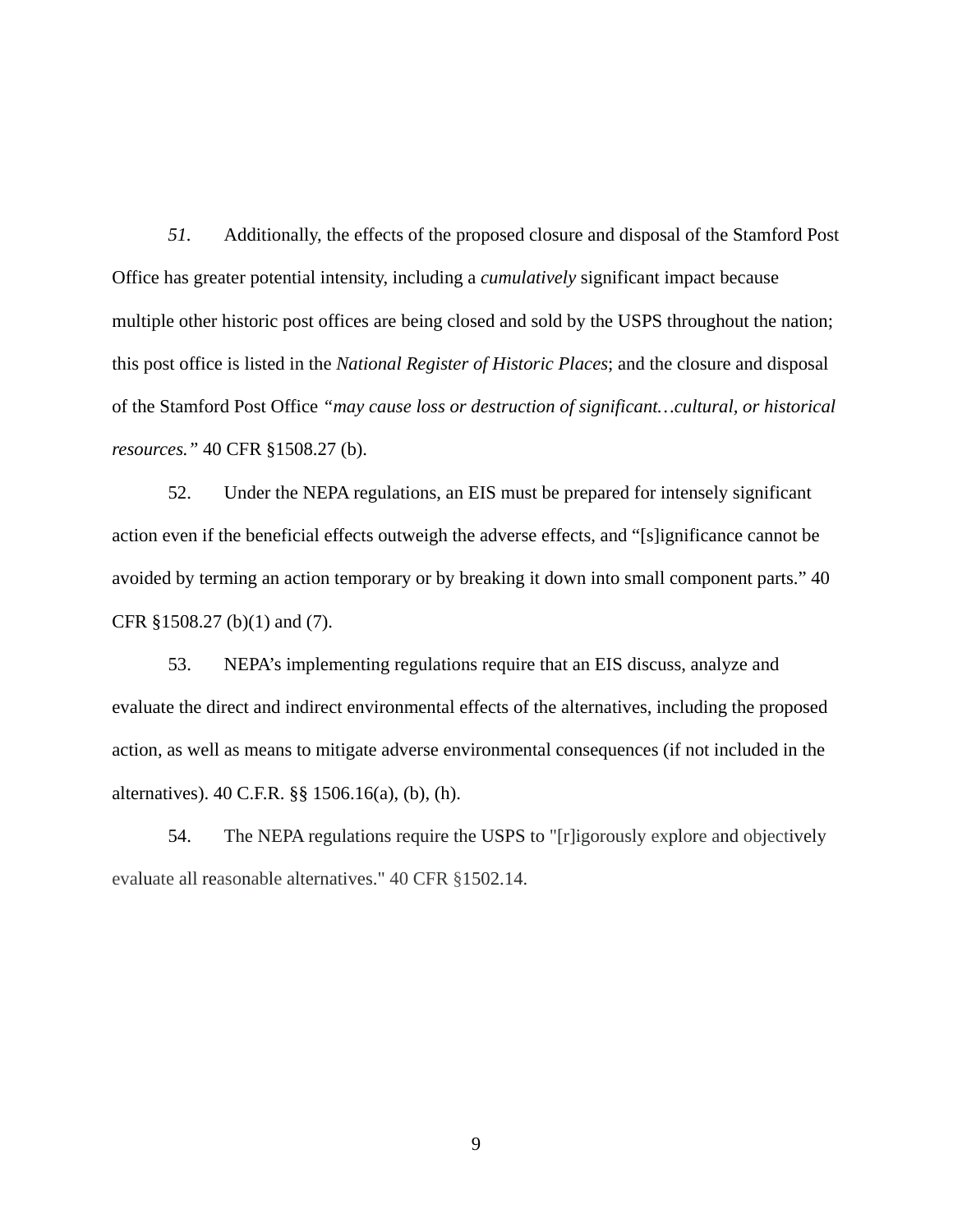# *FIRST CAUSE OF ACTION*  **Injunction: USPS Has Failed to Comply with NEPA Requirements**

55. Plaintiffs incorporate by reference the preceding paragraphs of this Complaint and allege those paragraphs as though fully set forth here.

56. The USPS is primarily and significantly responsible for the decision to relocate and sell the historic Stamford Post Office.

57. The USPS decision to relocate postal services away from the historic Stamford Post Office and to sell this historic Post Office, which is federal property, constitutes a "major federal action" under NEPA because it will result in changes in both the context and the intensity of the use of the space.

58. Section 102(2)(C),of NEPA requires that the USPS prepare and submit an EA/EIS in conjunction with its decision to relocate and sell the historic Post Office.

59. The Postal Service regulations, including 39 C.F.R. §775, also require the USPS to prepare and submit an EA/EIS in conjunction with its decision to relocate and sell the historic Post Office.

60. The relocation and sale of the historic Post Office is not "categorically excluded" because the quality of the human environment will be significantly altered.

61. The USPS failed to prepare an EA/EIS.

62. Relocating and selling this historic Post Office will have the following negative effects on the local environment: Cappelli Enterprises intends to demolish part of the Stamford Post Office and erect high rise luxury residential condominium buildings. The New Deal era art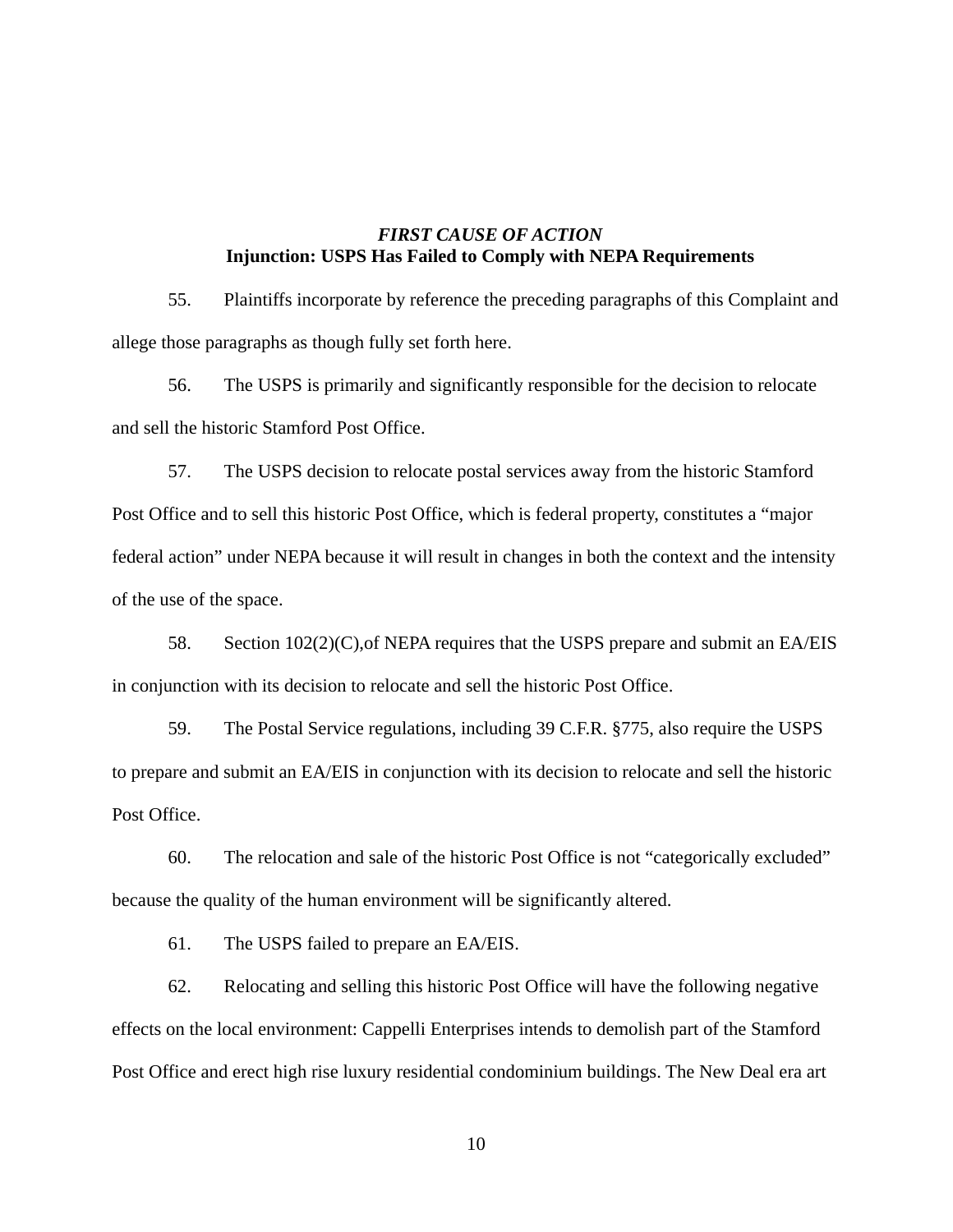that graces the building will be closed to the general public and lost to taxpayer appreciation. The community space created by the public post office in such a unique, beautiful and architecturally significant building will be lost.

63. The Plaintiffs will be directly harmed by these negative effects.

64. These negative effects and resulting injuries to the Plaintiffs fall under the scope of harms NEPA was enacted to prevent.

65. Wherefore, Plaintiffs seek an injunction under Federal Rule of Civil Procedure 65 from this Honorable Court, preventing the USPS from awarding a contract for the sale of, demolition of, or construction on of this federal property, until such time as an EA/EIS is properly prepared and submitted to the EPA for public review and comment, and the USPS has fully complied with its obligations under federal law (as set forth more fully in an accompanying motion and memorandum of law).

## **SECOND CAUSE OF ACTION Injunction: USPS Has Failed to Meet National Historical Preservation Act Requirements**

66. Plaintiffs incorporate by reference the preceding paragraphs of this Complaint and allege those paragraphs as though fully set forth at this point.

67. The Defendants violated Sections 106 and 470 of the NHPA by failing to document the impacts of USPS' decision to relocate and sell the Stamford Post Office on the building and the surrounding community, and by failing to consider alternatives that would minimize or eliminate those impacts.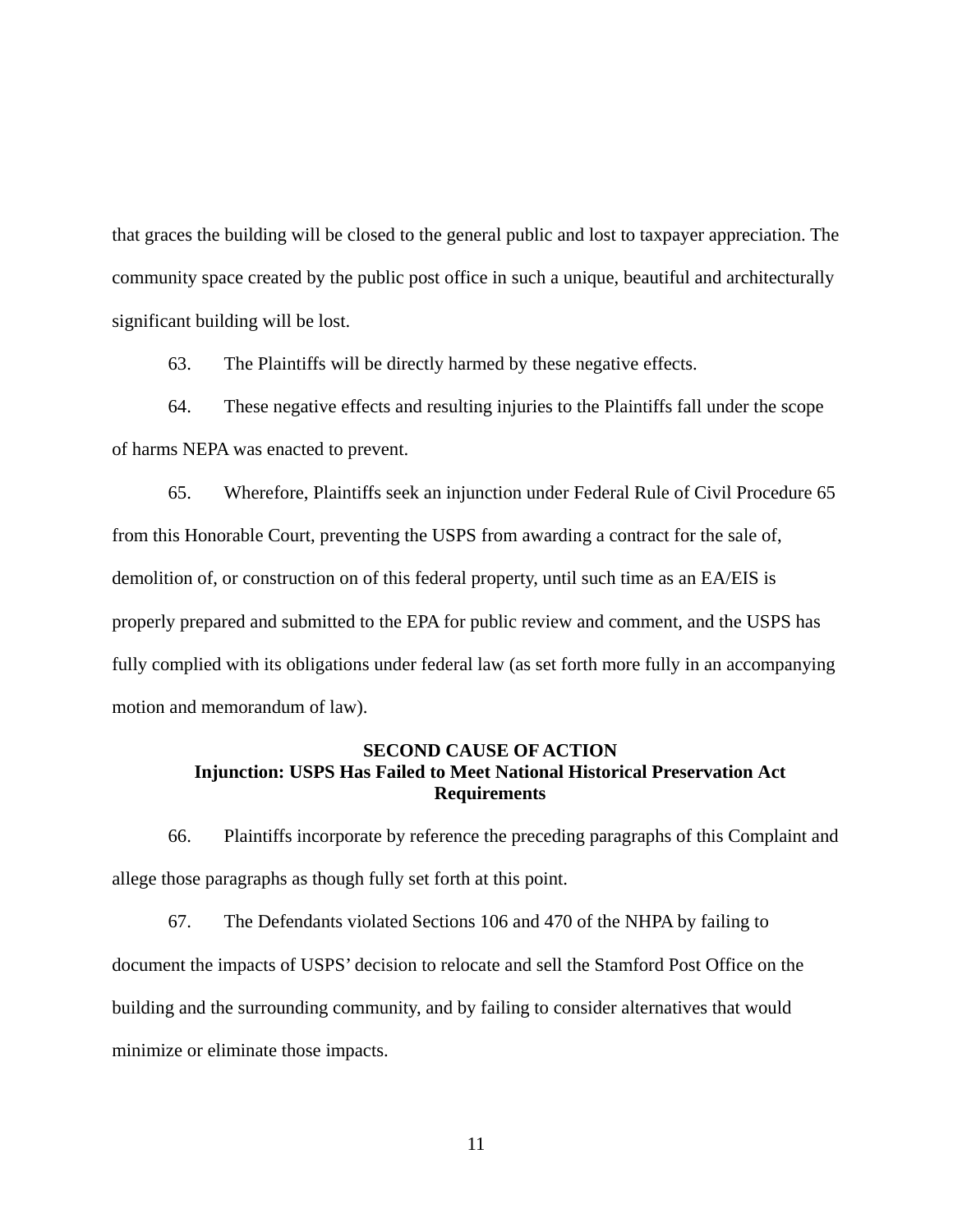68. Because the Stamford Post Office is included on the National Register, Section 470 of NHPA requires that effects on the historic building be considered. This has not been done: no restrictive covenants have been obtained from the buyer, no report has been released, no expert consulted, no public input has been sought.

69. Wherefore, Plaintiffs seek an injunction under Federal Rule of Civil Procedure 65 from this Honorable Court preventing the USPS from awarding a contract for the sale of, demolition of, or construction on this federal property until such time as a NHPA study is undertaken in good faith as required by the applicable law and regulations set forth herein (as more fully set forth in an accompanying motion and memorandum of law).

## **THIRD CAUSE OF ACTION Injunction: USPS Must Satisfy the Requirements of the Public Trust**

70. Plaintiffs incorporate by reference the preceding paragraphs of this Complaint and allege those paragraphs as though fully set forth at this point.

71. The Public Trust Doctrine has been recognized since 1892 when the United States Supreme Court adopted the English common law principle in *Illinois Central Railroad v. Illinois*, 146 U.S. 387 (1892). It has been applied to prevent the government from alienating the public right to access navigable waters and natural resources.

72. Recently, the California Supreme Court held that Mono Lake is held by the California State government in public trust for the interest of the people. "Thus, the public trust is more than an affirmation of state power to use public property for public purposes. It is an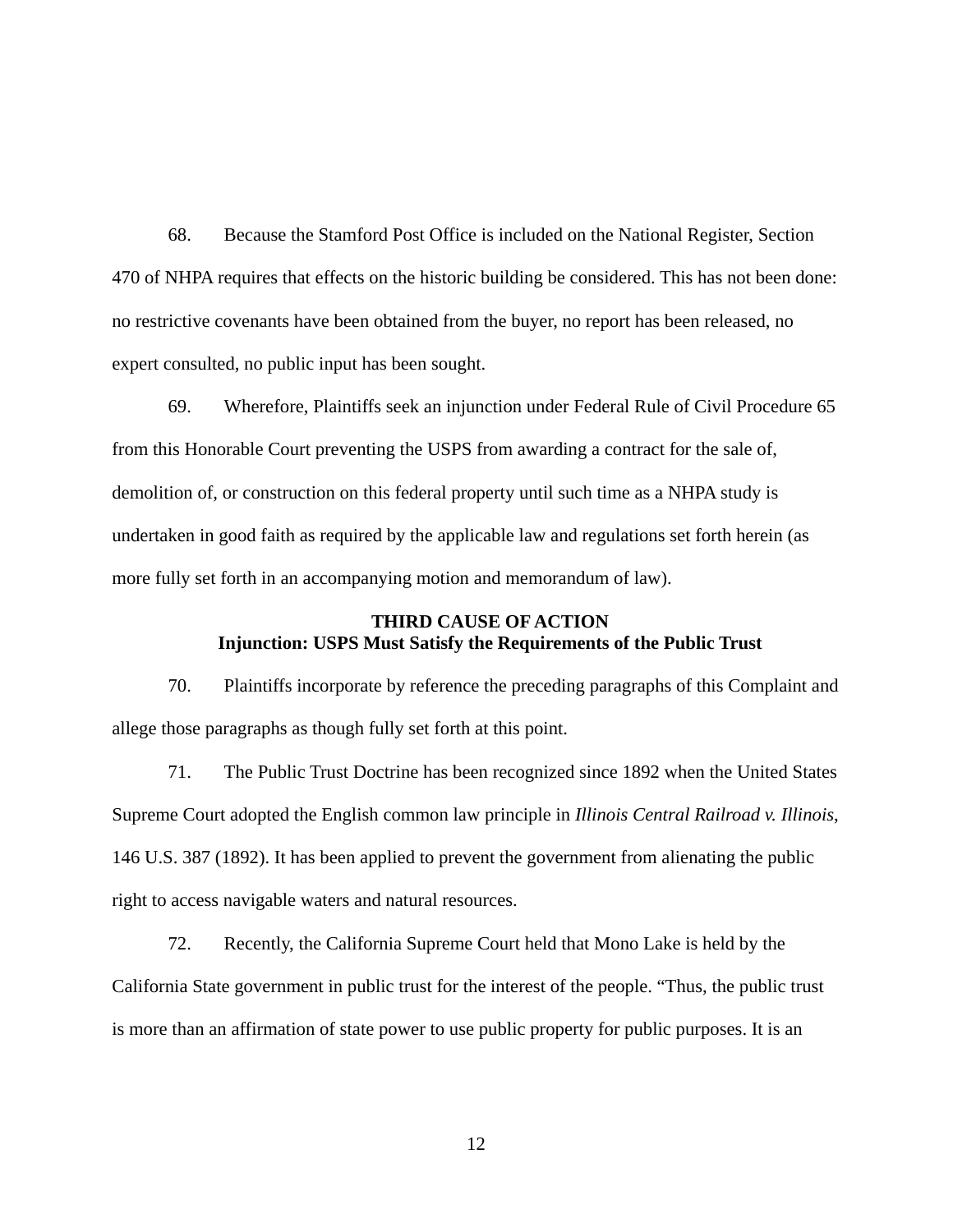affirmation of the duty of the state to protect the people's common heritage . . ." *National Audubon Society v. Superior Court*, 33 Cal. 3d 419, 441 (1983).

73. The Stamford Post Office has become a part of the people of south-western Connecticut's common heritage. The building is a touchstone landmark, filled with the memories of many lifetimes. Its art and visage should be preserved for the public who paid for it and have used it lovingly for nearly 100 years.

74. The mission of the USPS is not simply to be a profit seeking business, but also to serve a "basic function" and have the "obligation . . . to bind the nation together." 39 USC §101(a). This is why such great effort and taxpayer expense was made to create masterful structures such as the Stamford Post Office.

75. The historic post office structures, open to the public, filled with wonderful art, are a national treasure. The current USPS administration should not be allowed to sell them off in quick sales to commercial interests without protecting the public's interest in them.

76. To date, the USPS has undertaken no analysis and given no thought to the beneficiaries of the significant public expenditures made to build and create amazing spaces such as the Stamford Post Office.

77. Wherefore, before any sale is allowed, Plaintiffs request that this Court require the USPS to show how the public's interest in preserving the Stamford Post Office and preserving access to the property and its art, will both be protected. An injunction should be granted until such showing is made (as more fully set forth in an accompanying motion and memorandum of law).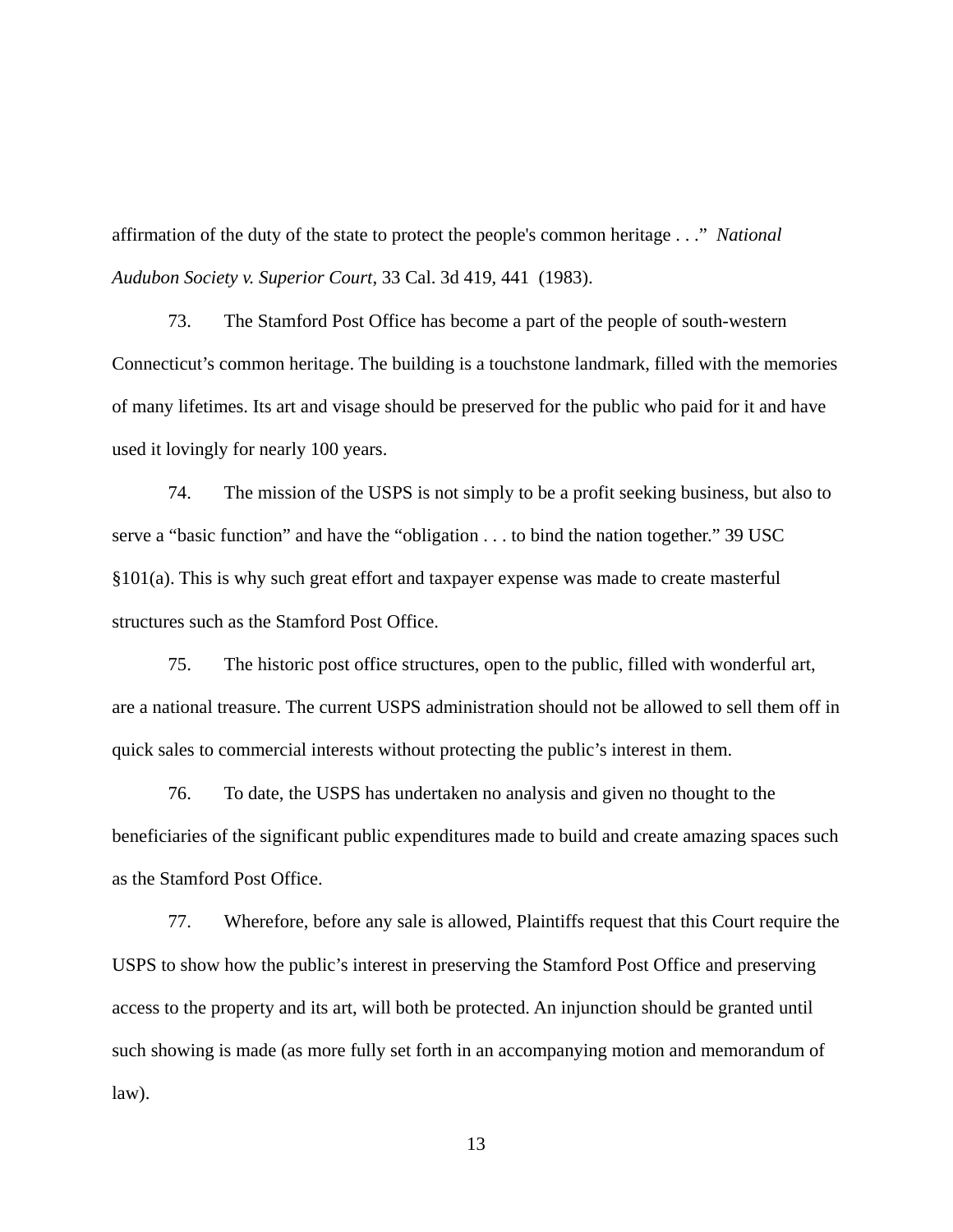### **FOURTH CAUSE OF ACTION Undue Preference and Unreasonable Discrimination**

78. Plaintiffs incorporate by reference the preceding paragraphs of this Complaint and allege those paragraphs as though fully set forth at this point.

79. The Center for Art and Mindfulness, Inc., and its predecessor, the Lower Fairfield Art Center, Inc. "users of the mails" within the meaning of 39 USC Section 403(c), as is Cappelli Enterprises.

80. The Stamford Post Office provides services to mail users, such as the Center for Art and Mindfulness, Inc., as part of the Postal Service network.

81. The Postal Service, through its realtor, Cushman and Wakefield, determined to sell the Main Stamford Post Office through an auction, with bids due on May 31, 2012.

82. The Center for Art and Management, Inc., was the high bidder with a bid of \$5.5 million. This amount was subsequently reduced by \$500,000, because the building had asbestos in the basement, as determined by an environmental report the Center conducted as part of the due diligence process.

83. The only other bidder, Cappelli Enterprises, bid substantially less: \$3 million.

84. When the Center for Art and Management, Inc., tried to negotiate a contingent purchase agreement with a reasonable down payment and a year to raise the development money, the Postal Service declined.

85. Instead, the Postal Service went back to the significantly lower bidder, Cappelli Enterprises, and offered it the opportunity to purchase the building, and accepted its contingent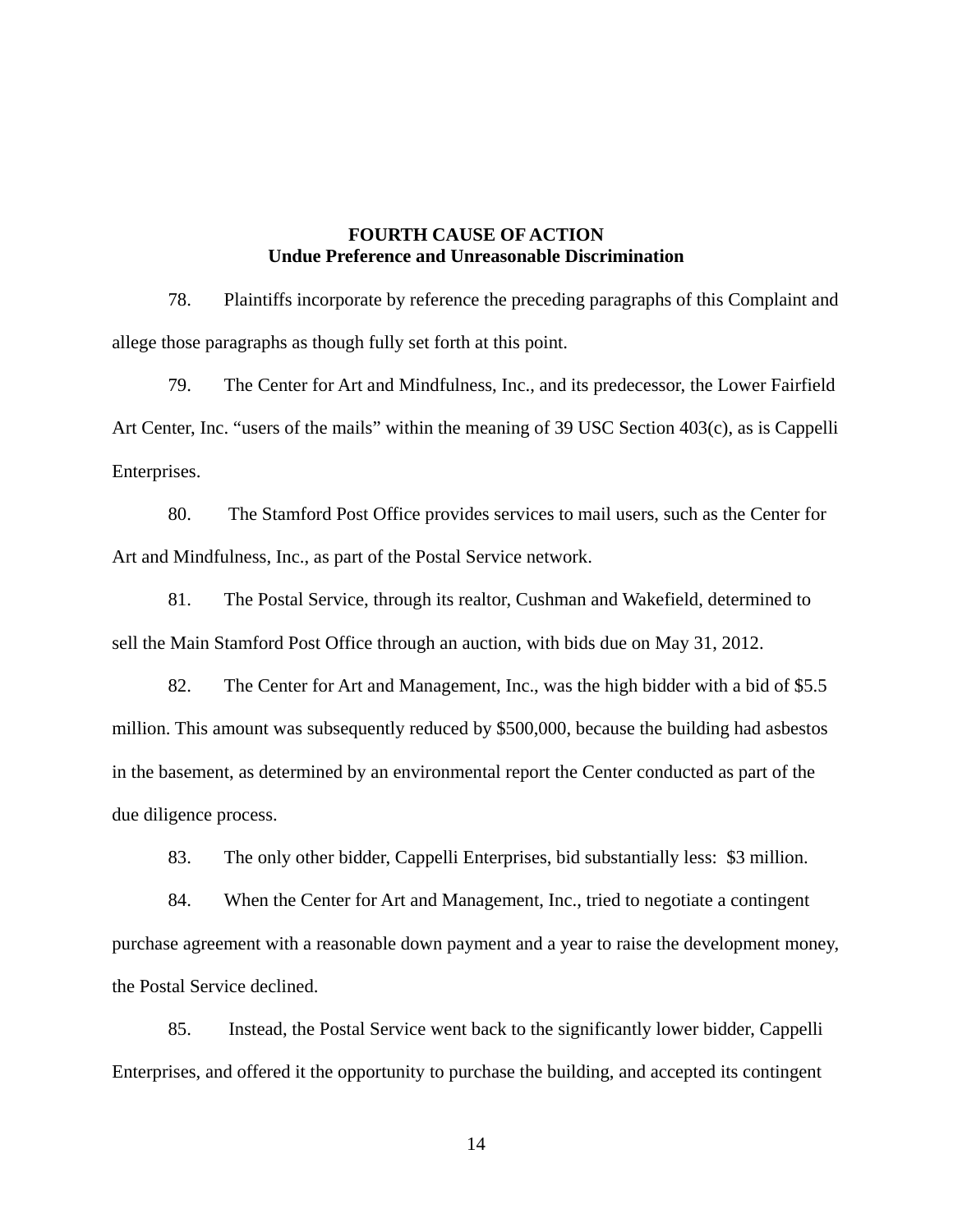offer, allowing Cappelli one year in which to purchase the building while it looked for tenants and financing.

86. In sum, when dealing with the much higher bidder, the Center for Art and Management, Inc., the Postal Service pressed for a noncontingent firm transaction, but instead sold the building for an appreciably lower amount to the losing bidder, Cappelli Enterprises, while allowing it almost the same contingent terms which it had refused to allow for the Center.

87. In selling to the low bidder on preferential terms, the Postal Service has made an undue or reasonable discrimination against the Center for Art and Management, Inc., as a user of the mails, and it has granted an undue or unreasonable preference to another such user of the mails, Cappelli Enterprises, in violation of 39 USC Section 403(c).

WHEREFORE, the Plaintiffs pray for judgment against Defendants Donahoe and USPS as follows:

1. That an injunction be granted until such time as the USPS prepare a good faith EA/EIS and submit to the EPA for public review and input;

2. That an injunction be granted until such time as the USPS comply with the National Historical Preservation Act and follow the process established by Section 106 of that Act.

3. That an injunction be granted until such time as the USPS can show that it has met its public trust obligations.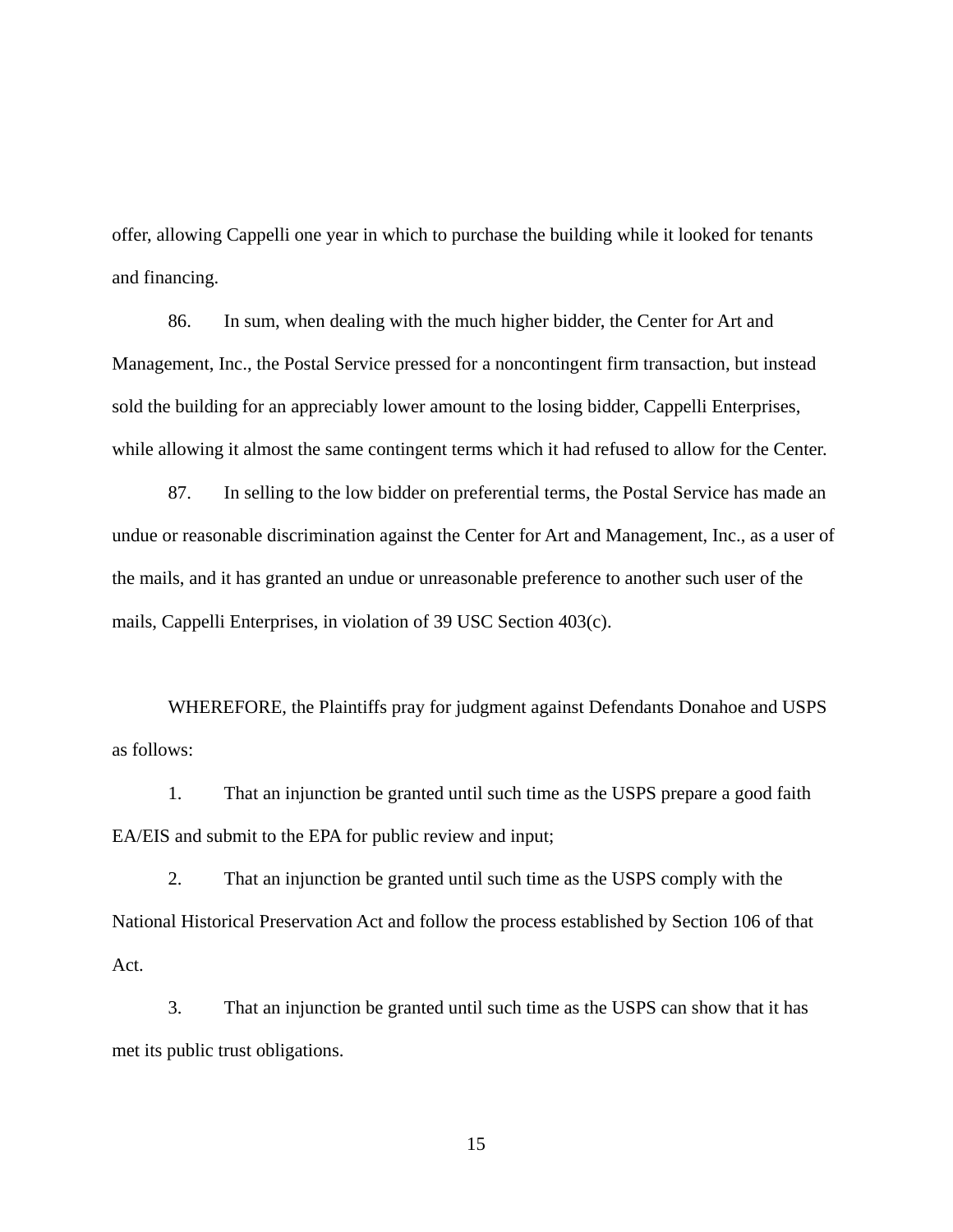4. That the USPS be prevented from undue and unreasonable discrimination against Plaintiff Center for Art and Management, Inc., and its purchase offer, and that it be enjoined from granting an undue and unreasonable preference to Cappelli Enterprises by accepting its purchase offer.

5. For its costs and attorneys' fees pursuant to the Equal Access to Justice Act, 28 USC §2412, or pursuant to any other applicable law/equity, and for such other relief as this Honorable Court deem just and proper.

DATED this 25<sup>th</sup> day of September, 2013.

**PLAINTIFFS, THE NATIONAL POST OFFICE COLLABORATE, CENTER FOR ART AND MINDFULNESS, INC., FORMERLY KNOWN AS THE LOWER FAIRFIELD ART CENTER, INC., AND KAYSAY H. ABRHA, AN INDIVIDUAL**

/s/Lawrence S.Grossman\_\_\_\_\_\_\_\_\_\_\_\_\_\_\_\_\_\_

 Lawrence S. Grossman (Fed. No. ct15790) Zeisler & Zeisler, P.C. 10 Middle Street, 15th Floor Bridgeport, CT 06604 Telephone: (203) 368-4234 Fax: (203) 549-0907

AND

FORD & HUFF LC Adam D. Ford Harold J. Hughes 10542 South Jordan Gateway, Suite 300 South Jordan, UT 84095 Telephone: (801) 407-8555 Facsimile: (877) 629-6729